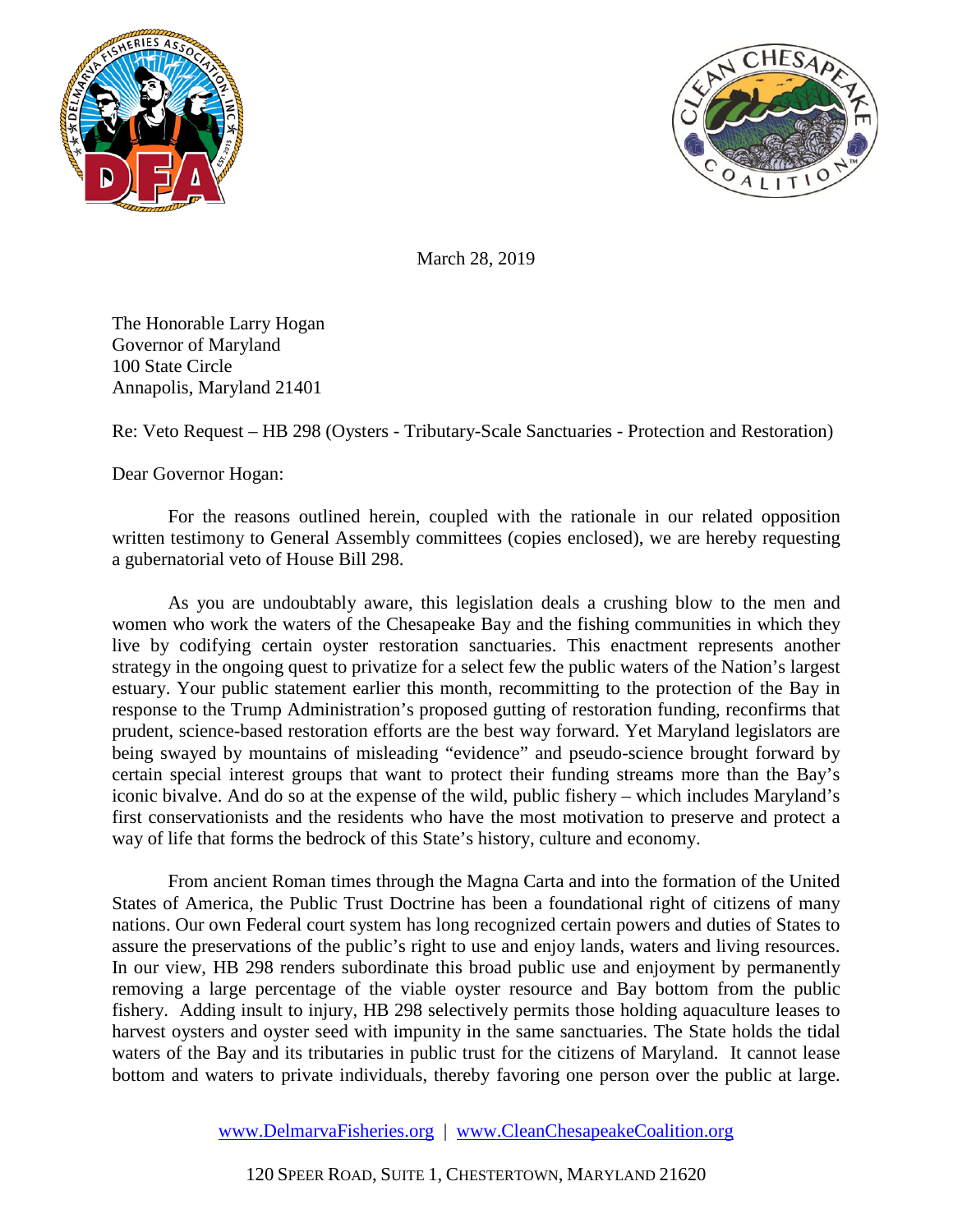Therefore, while the Maryland Department of Natural Resources (DNR) can adopt reasonable regulatory limits equally applicable to all, it cannot confer special rights and privileges on favored persons. The General Assembly has done just that with the passage of HB 298.

If HB 298 becomes law, a public resource will be used for exclusive profit by private aquaculture lessees, subverting the public's right to travers and fish in waters where aquaculture gear can interfere with boats, fishing and crabbing gear. It is patently unconstitutional to make fish, shellfish, wild game and the tidal waters of the State available to some individuals on terms more favorable than other citizens of the State. The State would do well to remember that, "…the PTD [Public Trust Doctrine] holds that publicly owned wildlife resources are entrusted to the government (as trustee of these resources) to be managed on behalf of the public, the beneficiaries. Consequently, governmental institutions do not own trust resources; rather they are owned by the public and are entrusted in the care of government to be safeguarded for the public's long-term benefit."[1](#page-1-0)

Rather than further disenfranchising the men and women who work the waters of the Chesapeake Bay, why not recognize that sanctuaries work best when they are co-located in tributaries that incorporate traditional rotational harvest strategies? Research has shown that oysters have a complex life cycle and their viability is intrinsically connected to a variety of environmental factors such as natural flow, total suspended solids, temperature, salinity and dissolved oxygen levels. Given the variability of these factors and our collective inability to control them in an estuary the size of the Chesapeake Bay, it seems illogical to adopt a sanctuary-only approach to the entirety of the main oyster-producing tributaries in the watershed.

In 1997, DNR allowed Maryland watermen to resume oyster cultivation through dredging with engine powered boats in portions of the area known as the Tangier Sound in the southern portion of the Maryland Chesapeake Bay (*i.e.*, the Honga River, Fishing Bay, the lower Nanticoke River, the lower Wicomico River, the lower Manokin River, the Big Annemessex River, the Little Annemessex River and Tangier Sound areas). As oysters and shells were unburied, washed of smothering sediments, pseudo feces and decomposing algae blooms and returned to settle on top of such sediments that formerly covered them, the habitat on the historic oyster beds was restored through the oyster cultivation process.

From 2002-2010, the diseases of Dermo and MSX took a toll on all of the oysters in the Tangier Sound and reduced the oyster population. Watermen continued to cultivate the areas where they were permitted to dredge (*i.e.*, power dredge, clean, cull, and fluff the oysters) so that their habitat was conducive to spat strike. The wild oysters on those bars that survived the diseases rapidly developed resistance thereto as older less disease resistant oysters were removed through harvest and younger more virulent oysters were returned through cultivation to restore the population. Sure enough, production and biomass began to increase, at first gradually, and then with persistent cultivation, much more rapidly. As DNR reported, "the 2013 Oyster Biomass Index, a measure of oyster abundance and weight, increased for the third consecutive

<span id="page-1-0"></span> <sup>1</sup> *The Public Trust Doctrine, Implications for Wildlife Management and Conservation in the United States and*  Canada. The Wildlife Society, September 2010 p. 10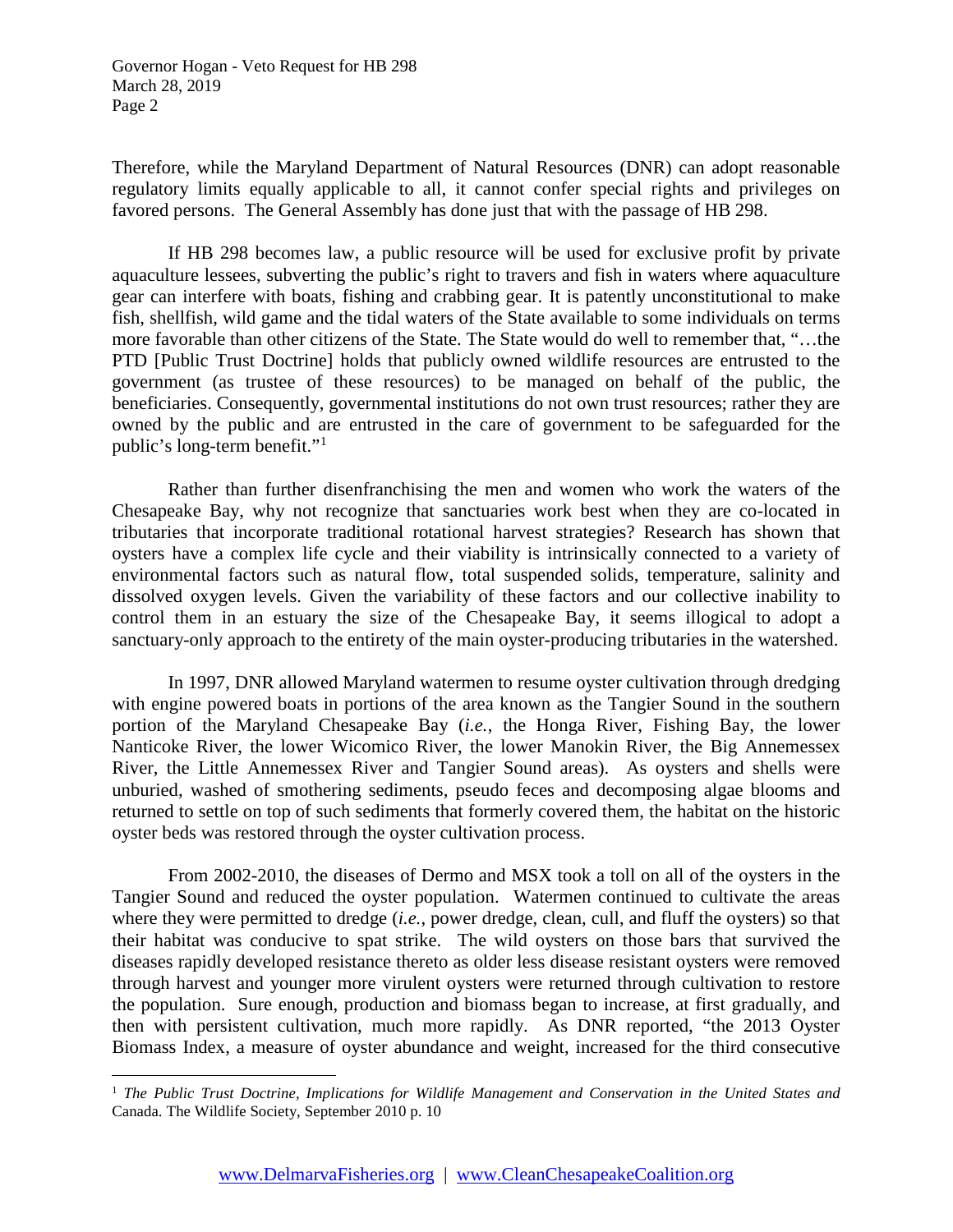year and is at its highest point in 21 years." (2013 DNR Oyster Survey at 1, 14.) This was the third consecutive year that the biomass increased. (*Id.* at 14.) There was a 32% gain in biomass between 2011-2012 and 2012-2013. (*Id.*)

The United States Army Corps of Engineers (USACE) acknowledges that oyster dredging pulls and cleans shell buried in sediments and has rehabilitated oyster beds that have been smothered by sediments and are dying. (2009 EA § 4.1 at 25; *see also* 2009 EA § 5.6 at 40.) USACE has acknowledged that the oyster dredging program conducted by Virginia watermen in the Great Wicomico River restored the oyster beds in the Bay and the mouth of that river bed. (2012 MP § 5.2.3.1 at 100.) "On the basis of current science and policy, USACE does support establishment of harvest reserves by the State's [sic] within proximity of sanctuaries to provide near-term support to the seafood industry and establish a diverse network of oyster resources."<sup>[2](#page-2-0)</sup> (2012 MP  $\S$  ES at 8.)

The USACE has repeatedly recognized the significant economic, cultural and social importance that the commercial harvesting of oysters has on the human environment in Maryland counties such as Dorchester, Kent, Queen Anne's and other Clean Chesapeake Coalition counties. More specifically, USACE has observed and concluded:

> The Eastern oyster is highly valued as a source of food, a symbol of heritage, an economic resource supporting families and businesses, and a contributor to the health of the Chesapeake Bay ecosystem. Harvesting, selling and eating oysters have historically been a central component and driver of social and economic development in the region. From the colonial period to the  $20<sup>th</sup>$ century, oyster harvests supported a vibrant regional industry, which in turn supported secondary industries, fishing communities, and a culinary culture centered in the bivalve.

> Oysters are an economic resource that supports unique communities and an industry that is an important component of the region's heritage and identity. Within these communities, oysters are a source of income for families of watermen and those employed in the processing of oysters (*e.g.*, shuckers); they support multigenerational businesses and contribute to a regional economy. $3$

<span id="page-2-0"></span> <sup>2</sup> United States Army Corps of Engineers, Baltimore and Norfolk Divisions. *Chesapeake Bay Oyster Recovery: Native Oyster Restoration Master Plan*. September 2012.

<span id="page-2-1"></span><sup>3</sup> United Sates Army Corps of Engineers, Baltimore District. *Chesapeake Bay Oyster Restoration Using Alternate Substrate, Final Environmental Assessment*. May 2009.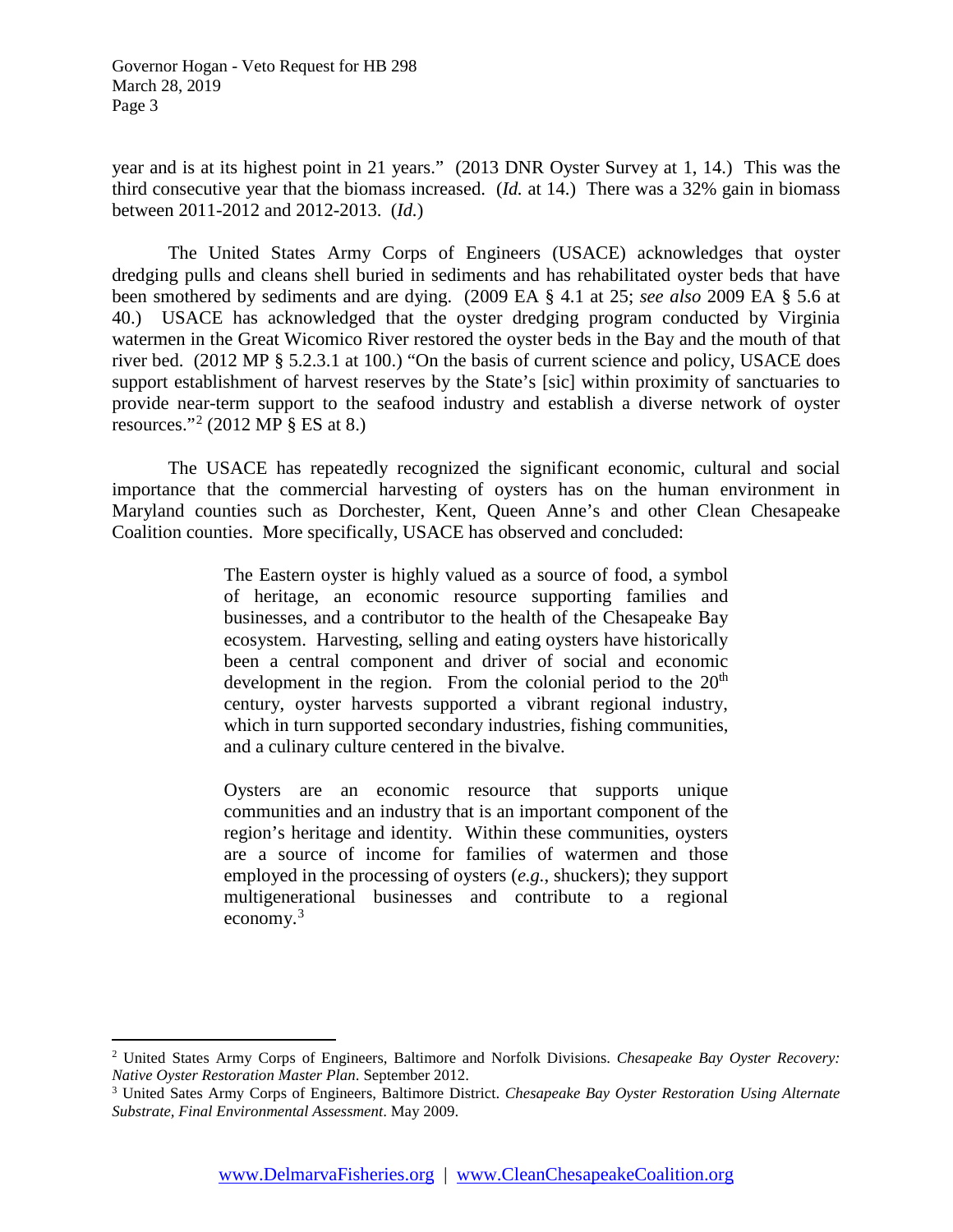The seafood industry and related businesses contributes nearly \$600 million each year [\(https://msa.maryland.gov/msa/mdmanual/01glance/html/seafoodp.html\)](https://msa.maryland.gov/msa/mdmanual/01glance/html/seafoodp.html) to Maryland's total gross domestic product of \$399.5 billion [\(http://www.bea.gov/regional/gsp/\)](http://www.bea.gov/regional/gsp/). In 2017, commercial fisheries landings (*i.e.*, the weight, number and/or value of a species of seafood caught and delivered to port) alone earned \$77,403,458 million in the State of Maryland [\(https://www.st.nmfs.noaa.gov/commercial-fisheries/commercial-landings/annual](https://www.st.nmfs.noaa.gov/commercial-fisheries/commercial-landings/annual-landings/index)[landings/index\)](https://www.st.nmfs.noaa.gov/commercial-fisheries/commercial-landings/annual-landings/index). Direct users include watermen, oyster growers, and oyster processors, packagers, shippers and retailers. Indirect jobs represent an assortment of positions, including day laborers, sales representatives, managers, maintenance workers, delivery personnel, and others.

During the 2012-2013 season, 341,000 bushels of oysters were harvested by Maryland watermen. More than 62% of the oysters were harvested where DNR has permitted dredging with power boats. (Tarnowski, Mitchell and Staff, Maryland Oyster Population Status Report 2013 Fall Survey at 1, DNR Publ. No. 17-8192014-723 (Aug 2014) (2013 DNR Oyster Survey).) This was the highest harvest since the 2000-2001 season. (*Id.*) The dockside value of the 2012- 2013 harvest was \$10.9 million dollars. (*Id.* at 15.) This was a \$6.3 million dollar increase over the dockside value of the 2011-2012 harvest. (*Id.*)

To date we are unaware of any independent, peer-reviewed study that conclusively demonstrates that sanctuaries outperform natural oyster bars that are worked traditionally. As recently as 2015, researchers from the U.S. Army Engineer Research and Development Center and Texas State University produced a report that *simulated* various management strategies in 10 reefs in the Great Wicomico River system in Virginia. While their model produced various predictions under several scenarios, the study acknowledges that, "determining how the population dynamics and productivity of sanctuary reefs differ from commercially harvested reefs, particularly those that are under rotational harvesting, is also complex due to the multiscale interactions among physical, ecological and socio-economic factors" and that "all of the model versions exhibited seasonal and year-to-year fluctuations in oyster abundance." The Great Wicomico River currently utilizes an oyster management strategy comprised of sanctuaries mixed with rotational harvest areas and the report concludes that, "Under the scenarios that reflect current management within the Great Wicomico River [SRRH & SURH], the oyster population trends fluctuated annually as a result of inter-annual environmental conditions, but did not trend toward extinction."[4](#page-3-0)

Evidence presented in support of rotational harvest was sparse, to wit "In Virginia, a rotational harvest system was implemented in the Rappahannock River during 2007. Over the following three years, the oyster production in the Rappahannock River increased more than 14 times, from 1,600 bushels in 2007 to 23,000 in 2010. Due to increased restoration funding, improved management strategies, rotational harvest and emphasis on aquaculture, Virginia's total oyster harvest increased from an all-time low of 23,000 bushels, worth \$575,000 in 1999, to

<span id="page-3-0"></span> <sup>4</sup> Kjelland, Michael E., et al. *An Integrated Modeling Approach for Elucidating the Effects of Different Management Strategies on Chesapeake Bay Oyster Metapopulation Dynamics*. March 2015.